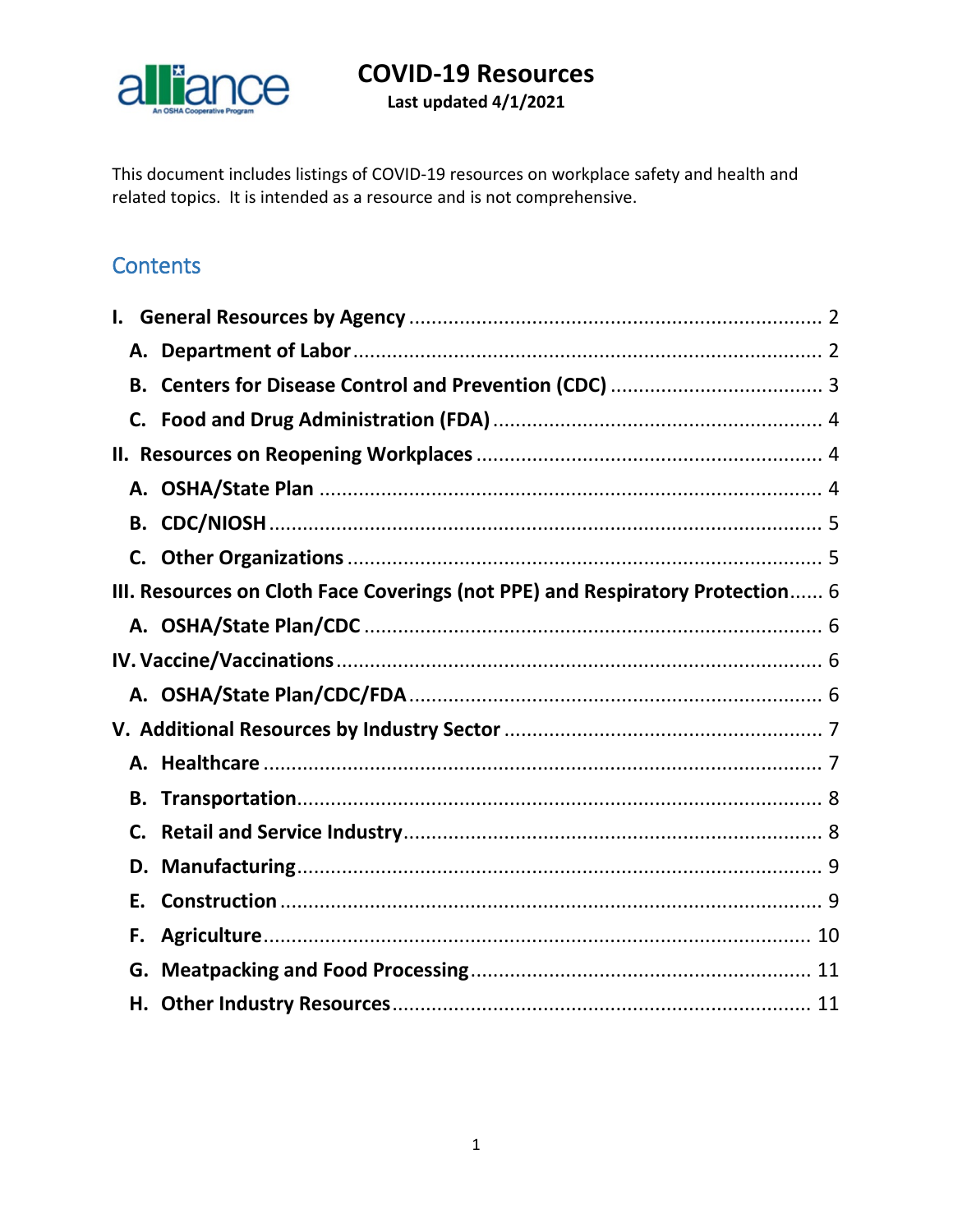a liance

**COVID-19 Resources**

**Last updated 4/1/2021**

## <span id="page-1-0"></span>**I. General Resources by Agency**

#### <span id="page-1-1"></span>**A. Department of Labor**

#### **1. Occupational Safety and Health Administration**

OSHA's primary resource is the [COVID-19 Safety and Health Topics Page.](https://www.osha.gov/SLTC/covid-19/) This page is updated routinely and we encourage you to review it frequently. General guidance on this page includes:

- [Protecting Workers: Guidance on Mitigating and Preventing the Spread of COVID-19 in](https://www.osha.gov/coronavirus/safework)  [the Workplace](https://www.osha.gov/coronavirus/safework) and [Highlights](https://www.osha.gov/sites/default/files/revised-preventing-spread-covid-19-highlights.pdf) [\(Spanish\)](https://www.osha.gov/sites/default/files/revised-preventing-spread-covid-19-highlights-sp.pdf)
- [Guidance by Industry](https://www.osha.gov/coronavirus/guidance/industry)
- [Guidance by Topic](https://www.osha.gov/coronavirus/guidance/topic)
- [Ten Steps All Workplaces Can Take to Reduce Risk of Exposure to Coronavirus Poster](https://www.osha.gov/publications/publication-products?publication_title=Ten+Steps+All+Workplaces+Can+Take+to+Reduce+Risk+of+Exposure+to+Coronavirus+Poster) (Available in 13 Languages)
- [Prevent Worker Exposure to Coronavirus](https://www.osha.gov/Publications/OSHA3989.pdf) [\(Spanish\)](https://www.osha.gov/Publications/OSHA3991.pdf)
- [Worker Exposure Risk to COVID-19](https://gcc01.safelinks.protection.outlook.com/?url=https%3A%2F%2Fwww.osha.gov%2FPublications%2FOSHA3993.pdf&data=02%7C01%7CJones.Tina%40dol.gov%7C6e2c3b1ce10f40013c9508d7da6a3123%7C75a6305472044e0c9126adab971d4aca%7C0%7C0%7C637218021941315643&sdata=8Qkg7qXjpicIogFQP3X08rJ7n0TVWggPMgQvrxMnfMc%3D&reserved=0) [\(Spanish\)](https://gcc01.safelinks.protection.outlook.com/?url=https%3A%2F%2Fwww.osha.gov%2FPublications%2FOSHA3993SP.pdf&data=02%7C01%7CJones.Tina%40dol.gov%7C6e2c3b1ce10f40013c9508d7da6a3123%7C75a6305472044e0c9126adab971d4aca%7C0%7C0%7C637218021941315643&sdata=SnppZp%2FLhoXUhx07kT828WxpRx9EzG34cXCHI%2BTN8nk%3D&reserved=0)
- [Videos Providing Quick Safety Tips](https://www.osha.gov/#covidVideos)
- OSHA [COVID-19 Data](https://www.osha.gov/news) and Media Resources
- [Frequently Asked Questions and Answers](https://www.osha.gov/SLTC/covid-19/covid-19-faq.html) (includes FAQs on cleaning and disinfection, cloth face coverings, personal protective equipment, recordkeeping, return to work, and other topics) and
	- o [Posting the OSHA 300A or Equivalent Form](https://www.osha.gov/coronavirus/faqs#form300a)
- Public Service Announcements
	- o Safety (English (0:15) [Recording](https://www.osha.gov/sites/default/files/OSHA_SHW_RadioSpot1_Eng.mp3) | [Transcript\)](https://www.osha.gov/psa#covid1en) (Spanish (0:20) [Recording](https://www.osha.gov/sites/default/files/OSHA_SHW_RadioSpot1_Span.mp3) | [Transcript\)](https://www.osha.gov/psa#covid1sp). (July 6, 2020).
	- o Health (English (0:15) [Recording](https://www.osha.gov/sites/default/files/OSHA_SHW_RadioSpot2_Eng.mp3) | [Transcript\)](https://www.osha.gov/psa#covid2en) (Spanish (0:20) [Recording](https://www.osha.gov/sites/default/files/OSHA_SHW_RadioSpot2_Span.mp3) | [Transcript\)](https://www.osha.gov/psa#covid2sp). (July 6, 2020).
- [Additional Considerations for Workers in Shared Housing](https://www.osha.gov/SLTC/covid-19/workers-in-shared-housing.html)
- [Lessons Learned: Frequently Cited Standards Related to COVID-19 Inspections](https://www.osha.gov/SLTC/covid-19/covid-citations-lessons.pdf)
- [Common COVID-19 Citations: Helping Employers Better Protect Workers and Comply](https://www.osha.gov/SLTC/covid-19/covid-citations-guidance.pdf)  [with OSHA Regulations](https://www.osha.gov/SLTC/covid-19/covid-citations-guidance.pdf)

Enforcement Policy Directions and Memorandums: One (1) Enforcement Direction and Nine (9) memorandums related to COVID-19 are in effect and intended to be time-limited to the current public health crisis:

- **New** National Emphasis Program [Coronavirus Disease 2019 \(COVID-19\)](https://www.osha.gov/sites/default/files/enforcement/directives/DIR_2021-01_CPL-03.pdf)
- **New Update - 3/12/2021-** [Updated Interim Enforcement Response Plan for Coronavirus](https://www.osha.gov/memos/2021-03-12/updated-interim-enforcement-response-plan-coronavirus-disease-2019-covid-19)  [Disease 2019 \(COVID-19\)](https://www.osha.gov/memos/2021-03-12/updated-interim-enforcement-response-plan-coronavirus-disease-2019-covid-19)
- **10/2/2020-** [Temporary Enforcement Guidance –](https://www.osha.gov/memos/2020-10-02/temporary-enforcement-guidance-tight-fitting-powered-air-purifying-respirators) Tight-Fitting Powered Air Purifying [Respirators \(PAPRs\) Used During the Coronavirus Disease 2019 \(COVID-19\) Pandemic](https://www.osha.gov/memos/2020-10-02/temporary-enforcement-guidance-tight-fitting-powered-air-purifying-respirators)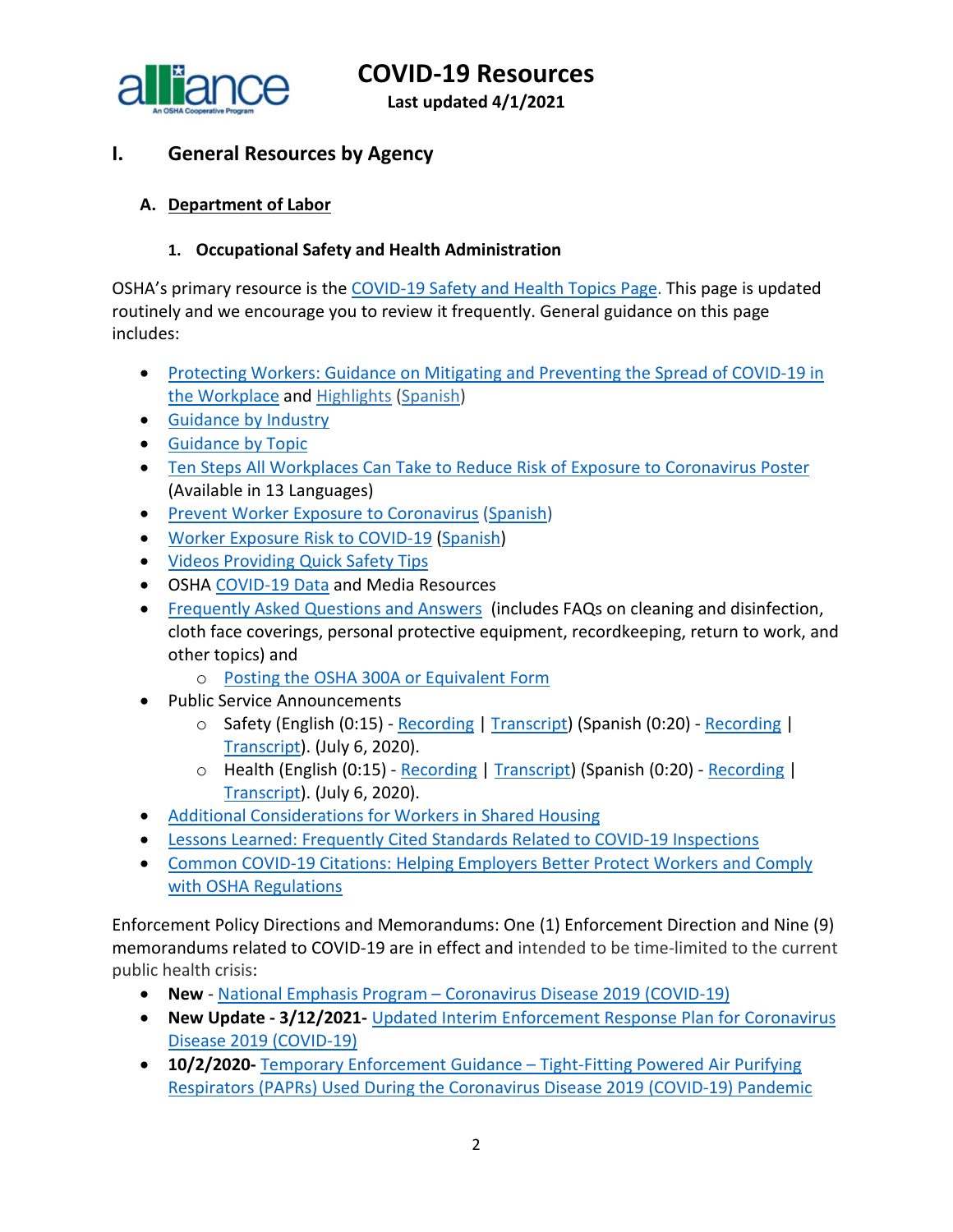

**Last updated 4/1/2021**

- **05/19/2020-** [Revised Enforcement Guidance for Recording Cases of Coronavirus Disease](https://www.osha.gov/memos/2020-05-19/revised-enforcement-guidance-recording-cases-coronavirus-disease-2019-covid-19)  [2019 \(COVID-19\)](https://www.osha.gov/memos/2020-05-19/revised-enforcement-guidance-recording-cases-coronavirus-disease-2019-covid-19)
- **04/24/2020** [Enforcement Guidance on Decontamination of Filtering Facepiece](https://www.osha.gov/memos/2020-04-24/enforcement-guidance-decontamination-filtering-facepiece-respirators-healthcare)  [Respirators in Healthcare During the Coronavirus Disease 2019](https://www.osha.gov/memos/2020-04-24/enforcement-guidance-decontamination-filtering-facepiece-respirators-healthcare) (COVID-19) Pandemic
- **04/16/2020**  [Discretion in Enforcement when Considering an Employer's Good Faith](https://www.osha.gov/memos/2020-04-16/discretion-enforcement-when-considering-employers-good-faith-efforts-during)  [Efforts During the Coronavirus Disease 2019 \(COVID-19\) Pandemic](https://www.osha.gov/memos/2020-04-16/discretion-enforcement-when-considering-employers-good-faith-efforts-during)
- **04/08/2020**  [Expanded Temporary Enforcement Guidance on Respiratory Protection](https://www.osha.gov/memos/2020-04-08/expanded-temporary-enforcement-guidance-respiratory-protection-fit-testing-n95)  [Fit-Testing for N95 Filtering Facepieces in All Industries During the Coronavirus Disease](https://www.osha.gov/memos/2020-04-08/expanded-temporary-enforcement-guidance-respiratory-protection-fit-testing-n95)  [2019 \(COVID-19\) Pandemic](https://www.osha.gov/memos/2020-04-08/expanded-temporary-enforcement-guidance-respiratory-protection-fit-testing-n95)
- **04/03/2020**  [Enforcement Guidance for Use of Respiratory Protection Equipment](https://www.osha.gov/memos/2020-04-03/enforcement-guidance-use-respiratory-protection-equipment-certified-under)  [Certified under Standards of Other Countries or Jurisdictions During the Coronavirus](https://www.osha.gov/memos/2020-04-03/enforcement-guidance-use-respiratory-protection-equipment-certified-under)  [Disease 2019 \(COVID-19\) Pandemic](https://www.osha.gov/memos/2020-04-03/enforcement-guidance-use-respiratory-protection-equipment-certified-under)
- **04/03/2020**  [Enforcement Guidance for Respiratory Protection and the N95 Shortage](https://www.osha.gov/memos/2020-04-03/enforcement-guidance-respiratory-protection-and-n95-shortage-due-coronavirus)  [Due to the Coronavirus Disease 2019 \(COVID-19\) Pandemic](https://www.osha.gov/memos/2020-04-03/enforcement-guidance-respiratory-protection-and-n95-shortage-due-coronavirus) - [1910.134 App B-1]
- **03/14/2020**  [Temporary Enforcement Guidance -](https://www.osha.gov/memos/2020-03-14/temporary-enforcement-guidance-healthcare-respiratory-protection-annual-fit) Healthcare Respiratory Protection [Annual Fit-Testing for N95 Filtering Facepieces During the COVID-19 Outbreak](https://www.osha.gov/memos/2020-03-14/temporary-enforcement-guidance-healthcare-respiratory-protection-annual-fit)

#### **2. Wage and Hour Division (WHD)**

WHD's Primary Resource is its [WHD COVID-19 Official Webpage,](https://www.dol.gov/agencies/whd/pandemic) which provides information on the implementation of the [Families First Coronavirus Response Act](https://www.dol.gov/agencies/whd/ffcra) (FFCRA).

#### <span id="page-2-0"></span>**B. Centers for Disease Control and Prevention (CDC)**

CDC's primary resource is the [CDC COVID-19 Official Webpage.](https://www.cdc.gov/coronavirus/2019-nCoV/index.html) This page is updated routinely and we encourage you to review it frequently. Recent guidance released and housed on this page includes:

- **New Update** [CDC COVID-19 Guidance Documents](https://www.cdc.gov/coronavirus/2019-ncov/communication/guidance-list.html?Sort=Date%3A%3Adesc)
- [COVID-19 One-Stop Shop Toolkits](https://www.cdc.gov/coronavirus/2019-ncov/communication/toolkits/index.html)
- **New Update** [Resources for Businesses and Employers \(includes guidance on reopening,](https://www.cdc.gov/coronavirus/2019-ncov/community/organizations/businesses-employers.html)  [also provided below\)](https://www.cdc.gov/coronavirus/2019-ncov/community/organizations/businesses-employers.html)
	- o [Toolkit for Worker Safety and Support](https://www.cdc.gov/coronavirus/2019-ncov/communication/toolkits/employees-and-worker-safety.html)
	- o **New Update** [Guidance for Businesses and Employers](https://www.cdc.gov/coronavirus/2019-ncov/community/guidance-business-response.html)
	- o [FAQs for Workplaces & Businesses](https://www.cdc.gov/coronavirus/2019-ncov/community/general-business-faq.html)
	- o [Testing in High-Density Critical Infrastructure Workplaces](https://www.cdc.gov/coronavirus/2019-ncov/community/worker-safety-support/hd-testing.html) and **New Update** [Testing](https://www.cdc.gov/coronavirus/2019-ncov/community/organizations/testing-non-healthcare-workplaces.html?deliveryName=USCDC_10_4-DM32782)  [in Non-Healthcare Workplaces](https://www.cdc.gov/coronavirus/2019-ncov/community/organizations/testing-non-healthcare-workplaces.html?deliveryName=USCDC_10_4-DM32782)
	- o [Cleaning, Disinfecting, & Ventilation](https://www.cdc.gov/coronavirus/2019-ncov/community/clean-disinfect/index.html)
	- o [Coping with Stress for Workers](https://www.cdc.gov/coronavirus/2019-ncov/community/mental-health-non-healthcare.html?deliveryName=USCDC_10_4-DM27902)
	- o [Managing Workplace Fatigue](https://www.cdc.gov/coronavirus/2019-ncov/hcp/managing-workplace-fatigue.html?deliveryName=USCDC_10_4-DM27902)
- [Specific Industries](https://www.cdc.gov/coronavirus/2019-ncov/community/worker-safety-support/index.html)
- [Critical Infrastructure Response Planning](https://www.cdc.gov/coronavirus/2019-ncov/community/critical-workers/implementing-safety-practices.html?deliveryName=USCDC_10_4-DM27902) and [COVID-19 Communication Plan for Select](https://www.cdc.gov/coronavirus/2019-ncov/community/communication-plan.html?deliveryName=USCDC_10_4-DM34769)  [Non-healthcare Critical Infrastructure Employers](https://www.cdc.gov/coronavirus/2019-ncov/community/communication-plan.html?deliveryName=USCDC_10_4-DM34769)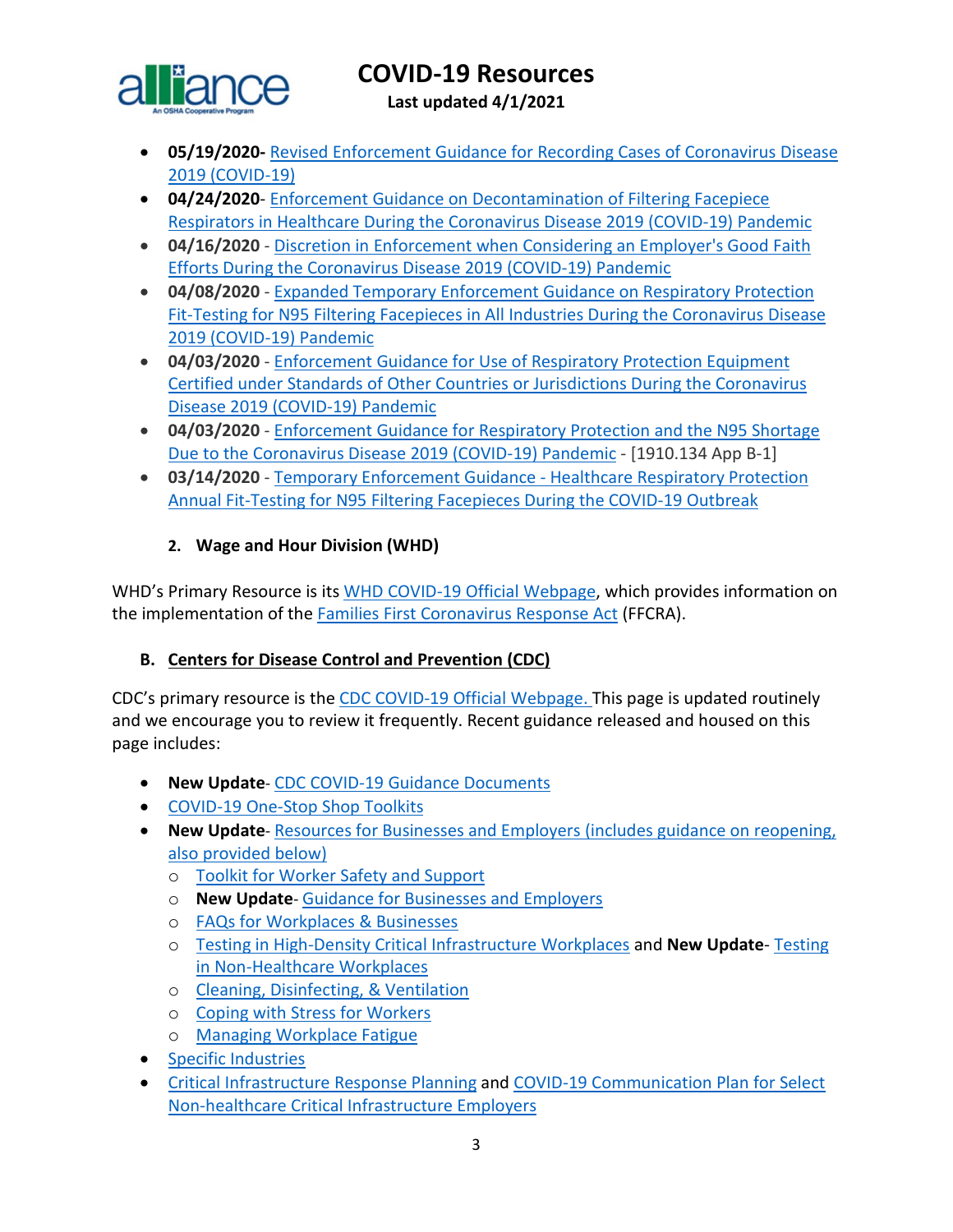

**Last updated 4/1/2021**

- [Preparing Small Businesses](https://gcc01.safelinks.protection.outlook.com/?url=https%3A%2F%2Fwww.cdc.gov%2Fcoronavirus%2F2019-ncov%2Fcommunity%2Fguidance-small-business.html&data=02%7C01%7CLee.Joey.C%40dol.gov%7Cd3f028a2390845ad13b208d7e073765f%7C75a6305472044e0c9126adab971d4aca%7C0%7C0%7C637224658823422112&sdata=afIVXnYi82UYP1zyR2iOZP07LFSoUrCLAneLSEqORqU%3D&reserved=0)
- [Cases of COVID-19 in the U.S.](https://www.cdc.gov/coronavirus/2019-ncov/cases-updates/cases-in-us.html) and [COVIDView: A Weekly Surveillance Summary of U.S.](https://www.cdc.gov/coronavirus/2019-ncov/covid-data/covidview/index.html?CDC_AA_refVal=https%3A%2F%2Fwww.cdc.gov%2Fcoronavirus%2F2019-ncov%252)  [COVID-19 Activity](https://www.cdc.gov/coronavirus/2019-ncov/covid-data/covidview/index.html?CDC_AA_refVal=https%3A%2F%2Fwww.cdc.gov%2Fcoronavirus%2F2019-ncov%252)
- [Interim Guidance for Discontinuation of Isolation for Persons with COVID-19 Not in](https://www.cdc.gov/coronavirus/2019-ncov/hcp/disposition-in-home-patients.html?deliveryName=USCDC_10_4-DM33737)  [Healthcare Settings](https://www.cdc.gov/coronavirus/2019-ncov/hcp/disposition-in-home-patients.html?deliveryName=USCDC_10_4-DM33737)
- [Contact Tracing in Non-Healthcare Workplaces](https://www.cdc.gov/coronavirus/2019-ncov/community/contact-tracing-nonhealthcare-workplaces.html?deliveryName=USCDC_10_4-DM34769)
- Fact sheets for [employees](https://www.cdc.gov/coronavirus/2019-ncov/community/organizations/heat-stress-employees.html) and [employers](https://www.cdc.gov/coronavirus/2019-ncov/community/organizations/heat-stress-employers.html) on heat stress prevention during the COVID-19 pandemic
- **New Update** [Print Resources](https://www.cdc.gov/coronavirus/2019-ncov/communication/print-resources.html?Sort=Date%3A%3Adesc) (that may be downloaded and printed)
- **New Update** [When to Quarantine](https://www.cdc.gov/coronavirus/2019-ncov/if-you-are-sick/quarantine.html)

#### <span id="page-3-0"></span>**C. Food and Drug Administration (FDA)**

FDA's primary resource is the [FDA COVID-19 Official Website.](https://www.fda.gov/emergency-preparedness-and-response/counterterrorism-and-emerging-threats/coronavirus-disease-2019-covid-19) This page is updated routinely and we encourage you to review it frequently. Recent guidance related to workplace safety and health released and housed on this page includes:

- [Is Your Hand Sanitizer on FDA's List of Products You Should Not Use?](https://www.fda.gov/consumers/consumer-updates/your-hand-sanitizer-fdas-list-products-you-should-not-use?utm_campaign=082520_PR_Coronavirus%20%28COVID-19%29%20Update%3A%20Daily%20Roundup%20August%2025%2C%202020&utm_medium=email&utm_source=Eloqua)
- **New Update** [FDA Updates on Hand Sanitizers Consumers Should Not Use](https://www.fda.gov/drugs/drug-safety-and-availability/fda-updates-hand-sanitizers-consumers-should-not-use?utm_campaign=082520_PR_Coronavirus%20%28COVID-19%29%20Update%3A%20Daily%20Roundup%20August%2025%2C%202020&utm_medium=email&utm_source=Eloqua#5f47ae8cd1538)
- [Decontamination Systems for Personal Protective Equipment EUAs](https://www.fda.gov/medical-devices/coronavirus-disease-2019-covid-19-emergency-use-authorizations-medical-devices/decontamination-systems-personal-protective-equipment-euas)
	- o **[FAQs for Filtering Facepiece Respirator \(FFR\) Decontamination Systems](https://www.fda.gov/medical-devices/coronavirus-covid-19-and-medical-devices/faqs-filtering-facepiece-respirator-ffr-decontamination-systems?utm_medium=email&utm_source=govdelivery)**

#### <span id="page-3-1"></span>**II. Resources on Reopening Workplaces**

#### <span id="page-3-2"></span>**A. OSHA/State Plan**

- [COVID-19 Guidance on Social Distancing at Work](https://www.osha.gov/Publications/OSHA4027.pdf)
- [COVID-19 Guidance on Ventilation in the Workplace](https://www.osha.gov/Publications/OSHA4103.pdf) [\(Spanish\)](https://www.osha.gov/Publications/OSHA4104.pdf)
- State Plans Emergency Temporary Standards and related Regulations
	- o Cal/OSHA [COVID-19 Resources,](https://www.dir.ca.gov/dosh/coronavirus/) including access to th[e Emergency Temporary](https://www.dir.ca.gov/dosh/coronavirus/ETS.html)  [Standard and related resources](https://www.dir.ca.gov/dosh/coronavirus/ETS.html) (FAQs, Model Plans, Fact Sheet, etc.)
		- [California Labor & Workforce Development Agency \(LWDA\) Resources for](https://www.labor.ca.gov/coronavirus2019/#chart)  [Employers and Workers](https://www.labor.ca.gov/coronavirus2019/#chart)
		- [California New Employer Portal to Assist With COVID-19 Compliance](https://saferatwork.covid19.ca.gov/employers/#employer-portal)
	- o [Michigan Workplace Safety Guidance,](https://www.michigan.gov/leo/0,5863,7-336-100207---,00.html) including access to the Michigan [Emergency Rule](https://www.michigan.gov/documents/leo/Final_MIOSHA_Rules_705164_7.pdf)
		- **[Michigan Act on Preventing Retaliation,](http://www.legislature.mi.gov/documents/2019-2020/billenrolled/House/pdf/2020-HNB-6032.pdf)**
		- [Michigan COVID-19 Response and Reopening Liability Assurance Act](http://www.legislature.mi.gov/documents/2019-2020/billenrolled/House/pdf/2020-HNB-6030.pdf) and
		- [Amended Michigan Occupational Safety and Health Act Liability](http://www.legislature.mi.gov/documents/2019-2020/billenrolled/House/pdf/2020-HNB-6031.pdf)  [Protection to Employers for an Employee's Exposure to COVID-19](http://www.legislature.mi.gov/documents/2019-2020/billenrolled/House/pdf/2020-HNB-6031.pdf)
		- **New-** [Rules to Help Protect Michigan Workers From the Spread of COVID-](https://www.michigan.gov/leo/0,5863,7-336-76741-555024--,00.html)[19](https://www.michigan.gov/leo/0,5863,7-336-76741-555024--,00.html)
	- o [Virginia Final Permanent Standard for Infectious Disease Prevention](https://www.doli.virginia.gov/proposed-permanent-standard-for-infectious-disease-prevention-for-covid-19/) Standard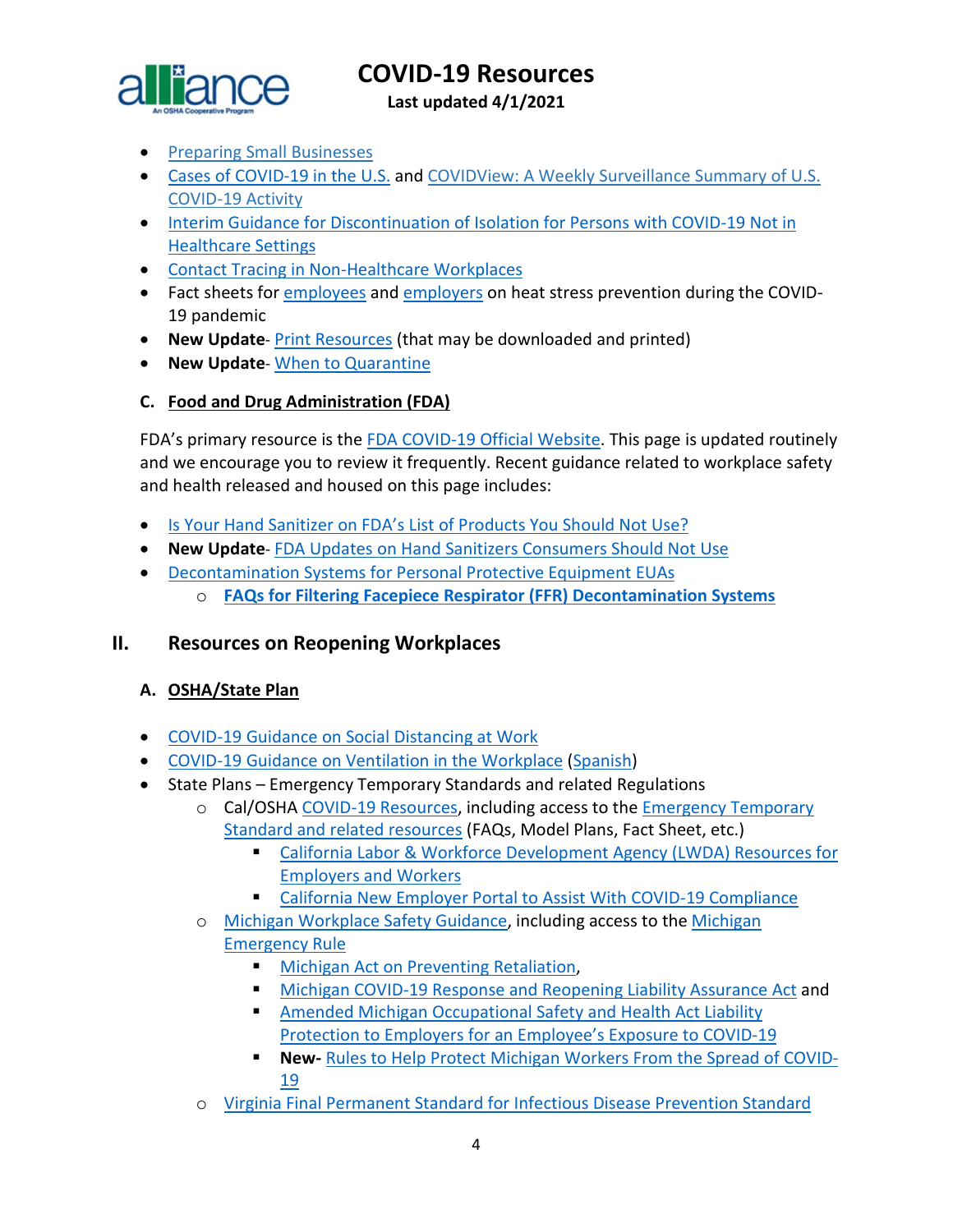

**Last updated 4/1/2021**

- o Oregon OSH[A COVID-19 Resources,](https://osha.oregon.gov/covid19/Pages/default.aspx) including access to the [Temporary Rule](https://osha.oregon.gov/OSHARules/div1/437-001-0744.pdf)  [Addressing COVID-19 Workplace Risk](https://osha.oregon.gov/OSHARules/div1/437-001-0744.pdf)
- o Minnesota [Emergency Executive Order 20-74,](https://mn.gov/governor/assets/EO%2020-74%20Final_tcm1055-437539.pdf) [Sample Plan,](http://www.dli.mn.gov/sites/default/files/doc/COVID_19_business_plan_template.docx) and [COVID-19](https://www.dli.mn.gov/sites/default/files/pdf/COVID_19_preparedness_plans_industry_guidance_FAQs.pdf)  [Preparedness Plan FAQs](https://www.dli.mn.gov/sites/default/files/pdf/COVID_19_preparedness_plans_industry_guidance_FAQs.pdf)
- o [New Jersey Department of Labor & Workforce Development Executive Order to](https://nj.gov/infobank/eo/056murphy/pdf/EO-192.pdf?_ga=2.161068477.1413891878.1603977019-1458229417.1603977019)  [Protect New Jersey's Workforce During the COVID-19 Pandemic](https://nj.gov/infobank/eo/056murphy/pdf/EO-192.pdf?_ga=2.161068477.1413891878.1603977019-1458229417.1603977019)
- o New Mexico's [Emergency Temporary Standard](https://www.env.nm.gov/wp-content/uploads/2020/03/Emergency-Amendment-to-11.5.1.16-final.pdf)
- o Utah ETS- [Face Mask Use to Prevent the Spread of COVID-19](https://laborcommission.utah.gov/divisions/uosh/emergency-rule/)
- o Washington [COVID-19 Resources,](https://lni.wa.gov/safety-health/safety-topics/topics/coronavirus#requirements-and-policies) including access to emergency rules on [Prohibited Business Activities](https://lni.wa.gov/rulemaking-activity/AO21-02/2102CR103EAdoption.pdf) an[d Additional Requirements to Protect Occupants](https://lni.wa.gov/rulemaking-activity/AO21-01/2101CR103EAdoption.pdf)  [in Temporary Worker Housing From COVID-19 exposure](https://lni.wa.gov/rulemaking-activity/AO21-01/2101CR103EAdoption.pdf)
- Many [State Plans](https://www.osha.gov/stateplans) have issued guidelines for employers and workers in their states and some are included in this resource. For the most up-to-date information on COVID-19 resources, please check the state's webpage.

#### <span id="page-4-0"></span>**B. CDC/NIOSH**

- [Resuming Business Toolkit](https://www.cdc.gov/coronavirus/2019-ncov/community/resuming-business-toolkit.html?deliveryName=USCDC_10_4-DM29483)
- [Reopening Guidance for Cleaning and Disinfecting Public Spaces, Workplaces,](https://www.cdc.gov/coronavirus/2019-ncov/community/reopen-guidance.html?deliveryName=USCDC_10_4-DM27264)  [Businesses, Schools, and Homes](https://www.cdc.gov/coronavirus/2019-ncov/community/reopen-guidance.html?deliveryName=USCDC_10_4-DM27264)
	- o [Hazard Communication for Disinfectants Used Against Viruses](https://www.cdc.gov/niosh/topics/disinfectant/default.html?deliveryName=USCDC_10_4-DM35971)
- [Guidance for Reopening Buildings After Prolonged Shutdown or Reduced Operation:](https://www.cdc.gov/coronavirus/2019-ncov/php/building-water-system.html)  [Ensure the Safety of Your Occupants and Building](https://www.cdc.gov/coronavirus/2019-ncov/php/building-water-system.html) Water System and Devices
- [Employer Information for Office Buildings](https://www.cdc.gov/coronavirus/2019-ncov/community/office-buildings.html?deliveryName=USCDC_10_4-DM29483)
- [Carpooling: Here are ways that you can help prevent the spread of COVID-19 when](https://www.cdc.gov/coronavirus/2019-ncov/downloads/community/organizations/carpooling-fs.pdf?deliveryName=USCDC_10_4-DM34769)  [carpooling,](https://www.cdc.gov/coronavirus/2019-ncov/downloads/community/organizations/carpooling-fs.pdf?deliveryName=USCDC_10_4-DM34769) also available in [Marshallese,](https://gcc02.safelinks.protection.outlook.com/?url=https%3A%2F%2Ft.emailupdates.cdc.gov%2Fr%2F%3Fid%3Dh28e36777%2C120d5047%2C120d7b03&data=02%7C01%7CJones.Tina%40dol.gov%7Cd57c418e7ca1432a08b408d84061c3ee%7C75a6305472044e0c9126adab971d4aca%7C0%7C0%7C637330135927413142&sdata=RsA38qXh2xN6qXR4Ps53vufSy2KsPalG130fEhM97Uw%3D&reserved=0) [Russian,](https://gcc02.safelinks.protection.outlook.com/?url=https%3A%2F%2Ft.emailupdates.cdc.gov%2Fr%2F%3Fid%3Dh28e36777%2C120d5047%2C120d7b04&data=02%7C01%7CJones.Tina%40dol.gov%7Cd57c418e7ca1432a08b408d84061c3ee%7C75a6305472044e0c9126adab971d4aca%7C0%7C0%7C637330135927413142&sdata=L3x6oWTT2qlFicjyB5%2BElmTcgmXFqPE%2FMHzGS2h72II%3D&reserved=0) [Spanish,](https://gcc02.safelinks.protection.outlook.com/?url=https%3A%2F%2Ft.emailupdates.cdc.gov%2Fr%2F%3Fid%3Dh28e36777%2C120d5047%2C120d7b05&data=02%7C01%7CJones.Tina%40dol.gov%7Cd57c418e7ca1432a08b408d84061c3ee%7C75a6305472044e0c9126adab971d4aca%7C0%7C0%7C637330135927413142&sdata=o6WoBVYHtWbCZQt6Oi3Cmq3c7mcnLmAoVK1E9o7K%2FLM%3D&reserved=0) [Tamil,](https://gcc02.safelinks.protection.outlook.com/?url=https%3A%2F%2Ft.emailupdates.cdc.gov%2Fr%2F%3Fid%3Dh28e36777%2C120d5047%2C120d7b06&data=02%7C01%7CJones.Tina%40dol.gov%7Cd57c418e7ca1432a08b408d84061c3ee%7C75a6305472044e0c9126adab971d4aca%7C0%7C0%7C637330135927423136&sdata=pvaJELjmctINVBLybwZ69a336WGtZ2t1Qi0d4KZxw%2FI%3D&reserved=0) [Telugu,](https://gcc02.safelinks.protection.outlook.com/?url=https%3A%2F%2Ft.emailupdates.cdc.gov%2Fr%2F%3Fid%3Dh28e36777%2C120d5047%2C120d7b07&data=02%7C01%7CJones.Tina%40dol.gov%7Cd57c418e7ca1432a08b408d84061c3ee%7C75a6305472044e0c9126adab971d4aca%7C0%7C0%7C637330135927423136&sdata=UBtZcT%2F6gjcND0GAdE6DTg0NQHpCLHHqKnFxZRB7plA%3D&reserved=0) and [Vietnamese](https://gcc02.safelinks.protection.outlook.com/?url=https%3A%2F%2Ft.emailupdates.cdc.gov%2Fr%2F%3Fid%3Dh28e36777%2C120d5047%2C120d7b62&data=02%7C01%7CJones.Tina%40dol.gov%7Cd57c418e7ca1432a08b408d84061c3ee%7C75a6305472044e0c9126adab971d4aca%7C0%7C0%7C637330135927433131&sdata=YRvAiK1ixIfpPdONkVuHCHsVnPpk6GCnkk42Oxrn0ME%3D&reserved=0)

#### <span id="page-4-1"></span>**C. Other Organizations**

- American Industrial Hygiene Association (AIHA) [Back to Work Safely Resources;](https://www.backtoworksafely.org/) [Reducing the Risk of COVID-19 using Engineering Controls;](https://aiha-assets.sfo2.digitaloceanspaces.com/AIHA/resources/Guidance-Documents/Reducing-the-Risk-of-COVID-19-using-Engineering-Controls-Guidance-Document.pdf) [Employers Guide to COVID-](https://aiha-assets.sfo2.digitaloceanspaces.com/AIHA/resources/Guidance-Documents/Employers-Guide-to-COVID-Cleaning-and-Disinfection-in-Non-Healthcare-Workplaces-Guidance-Document.pdf)[19 Cleaning and Disinfection in Non-Healthcare Workplaces;](https://aiha-assets.sfo2.digitaloceanspaces.com/AIHA/resources/Guidance-Documents/Employers-Guide-to-COVID-Cleaning-and-Disinfection-in-Non-Healthcare-Workplaces-Guidance-Document.pdf) [Effective and Safe](https://aiha-assets.sfo2.digitaloceanspaces.com/AIHA/resources/Guidance-Documents/Effective-and-Safe-Practices-Guidance-for-Custodians-Cleaning-and-Maintenance-Staff-Guidance-Document.pdf)  [Practices, Guidance for Custodians, Cleaning, and Maintenance Staff](https://aiha-assets.sfo2.digitaloceanspaces.com/AIHA/resources/Guidance-Documents/Effective-and-Safe-Practices-Guidance-for-Custodians-Cleaning-and-Maintenance-Staff-Guidance-Document.pdf)
- National Safety Council (NSC) [Safe Actions for Employee Returns \(SAFER\)](https://www.nsc.org/work-safety/safety-topics/safe-actions-for-employee-returns-safer) and [COVID-19](https://www.nsc.org/workplace/safety-topics/coronavirus/webinars)  [Webinars and Podcasts](https://www.nsc.org/workplace/safety-topics/coronavirus/webinars)
- National Electrical Contractors Association (NECA) Seasonal Flu and Covid-19 Wellness [Bulletin Announcement](http://www.neca-neis.org/powerlinesafety/press-room/detail-page/powerline-safety-press-releases/2020/10/12/flu-wellness-bulletin-announcement)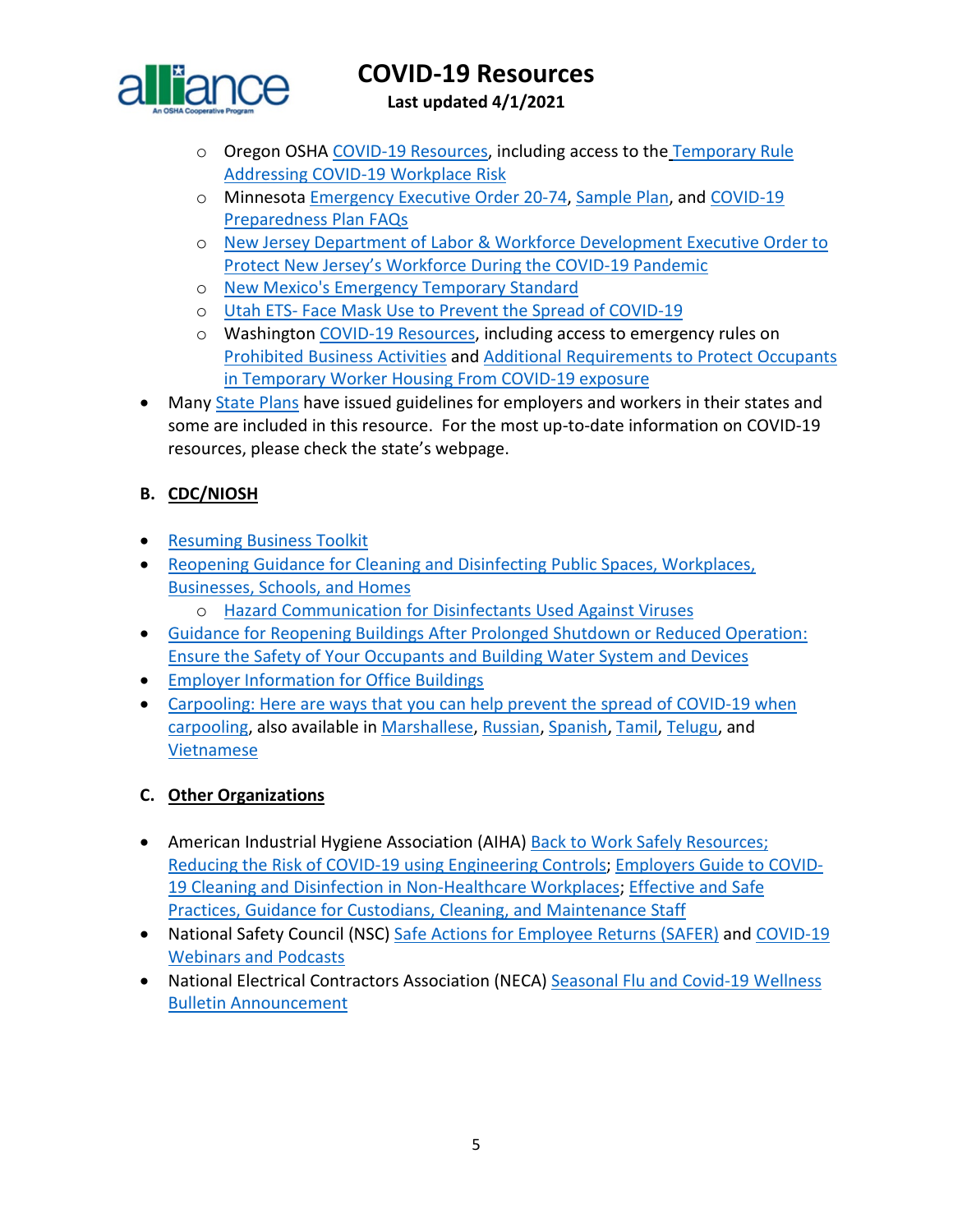

## <span id="page-5-0"></span>**III. Resources on Cloth Face Coverings (not PPE) and Respiratory Protection**

#### <span id="page-5-1"></span>**A. OSHA/State Plan/CDC**

- See Section I.A.1. above for OSHA enforcement memoranda related to respiratory protection.
- OSHA [COVID-19 Guidance on the Use of Cloth Face Coverings while Working Outdoors](https://www.osha.gov/SLTC/heatstress/covid-19-cloth-coverings-outdoor-heat.pdf)  [in Hot and Humid Conditions](https://www.osha.gov/SLTC/heatstress/covid-19-cloth-coverings-outdoor-heat.pdf)
- OSHA COVID-19 Guidance on the Use of Cloth Face Coverings while Working Indoors in [Hot and Humid Conditions](https://www.osha.gov/SLTC/heatstress/covid-19-cloth-coverings-indoor-heat.pdf)
- OSHA [Seven Steps to Correctly Wear a Respirator at Work](https://www.osha.gov/publications/publication-products?publication_title=Seven+Steps+to+Correctly+Wear+a+Respirator+at+Work) (Available in 16 Languages)
- OSHA [Understanding Compliance with OSHA's Respiratory Protection Standard During](https://www.osha.gov/SLTC/respiratoryprotection/respiratory-protection-covid19-compliance.pdf)  [the Coronavirus Disease 2019 \(COVID-19\) Pandemic](https://www.osha.gov/SLTC/respiratoryprotection/respiratory-protection-covid19-compliance.pdf)
- CDC [Use of Cloth Face Coverings to Help Slow the Spread of COVID-19](https://www.cdc.gov/coronavirus/2019-ncov/prevent-getting-sick/diy-cloth-face-coverings.html) and [How to Safely](https://www.cdc.gov/coronavirus/2019-ncov/downloads/cloth-face-covering.pdf)  [Wear and Take Off a Cloth Face Covering](https://www.cdc.gov/coronavirus/2019-ncov/downloads/cloth-face-covering.pdf)
- CDC [Factors to Consider When Planning to Purchase Respirators from Another Country](https://www.cdc.gov/coronavirus/2019-ncov/hcp/ppe-strategy/international-respirator-purchase.html?deliveryName=USCDC_10_4-DM27902)
- CDC [Optimize N95 Respirator and Other Respirators](https://www.cdc.gov/coronavirus/2019-ncov/hcp/n95-other-respirators.html)
- NIOSH Filtering Facepiece [Respirators with an Exhalation Valve: Measurements of](https://www.cdc.gov/niosh/docs/2021-107/)  [Filtration Efficiency to Evaluate Their Potential for Source Control](https://www.cdc.gov/niosh/docs/2021-107/)
- NIOSH [Science Blog on Skin Irritation from Prolonged Use of Tight-Fitting Respirators](https://blogs.cdc.gov/niosh-science-blog/2020/08/04/skin-irritation-respirators/?deliveryName=USCDC_10_4-DM34769)
- **New -** NIOSH [Counterfeit Respirators / Misrepresentation of NIOSH-Approval](https://www.cdc.gov/niosh/npptl/usernotices/counterfeitResp.html)

#### <span id="page-5-2"></span>**IV. Vaccine/Vaccinations**

#### <span id="page-5-3"></span>**A. OSHA/State Plan/CDC/FDA**

- **New**  OSHA [Keeping Workers Safe at COVID-19 Vaccination Sites](https://www.osha.gov/sites/default/files/publications/OSHA4109.pdf)
- **New -** Illinois [Employer Guidance: Compensation, Paid Leave and the COVID-19 Vaccine](https://www2.illinois.gov/idol/Documents/IDOL_Vaccine%20Leave%20Guidance.pdf)
- CDC [COVID-19 Vaccine](https://www.cdc.gov/coronavirus/2019-ncov/vaccines/index.html) website
- **New Update** CDC [COVID-19 Vaccine Communication Toolkit for Essential Workers](https://www.cdc.gov/coronavirus/2019-ncov/vaccines/toolkits/essential-workers.html) and other **New Update** - CDC [Vaccine Communication Toolkits](https://www.cdc.gov/coronavirus/2019-ncov/vaccines/toolkits.html)
- **New Update** CDC [Workplace Vaccination Program](https://www.cdc.gov/coronavirus/2019-ncov/vaccines/recommendations/essentialworker/workplace-vaccination-program.html)
- **New Update -** CDC [Vaccine Product Information,](https://www.cdc.gov/vaccines/covid-19/info-by-product/index.html) including information about specific vaccines - [Moderna](https://www.cdc.gov/coronavirus/2019-ncov/vaccines/different-vaccines/Moderna.html) and Pfizer- [BioNTech](https://www.cdc.gov/coronavirus/2019-ncov/vaccines/different-vaccines/Pfizer-BioNTech.html) and [Janssen/J&J](https://www.cdc.gov/coronavirus/2019-ncov/vaccines/different-vaccines/janssen.html)
- **New Update** CDC [Frequently Asked Questions about COVID-19 Vaccination](https://www.cdc.gov/coronavirus/2019-ncov/vaccines/faq.html)
- **New** CDC [Safe and Proper Sharps Disposal During the COVID-19 Mass Vaccination](https://www.cdc.gov/vaccines/covid-19/training-education/safe-proper-sharps-disposal.html)  [Campaign](https://www.cdc.gov/vaccines/covid-19/training-education/safe-proper-sharps-disposal.html) and [Strategies for Sharps Disposal Container Use During Supply Shortages](https://www.cdc.gov/vaccines/covid-19/downloads/strategies-sharps-disposal-container.pdf)
- [Advisory Committee on Immunization Practices \(ACIP\) Covid-19 Vaccine](https://www.cdc.gov/vaccines/hcp/acip-recs/vacc-specific/covid-19.html)  [Recommendations](https://www.cdc.gov/vaccines/hcp/acip-recs/vacc-specific/covid-19.html)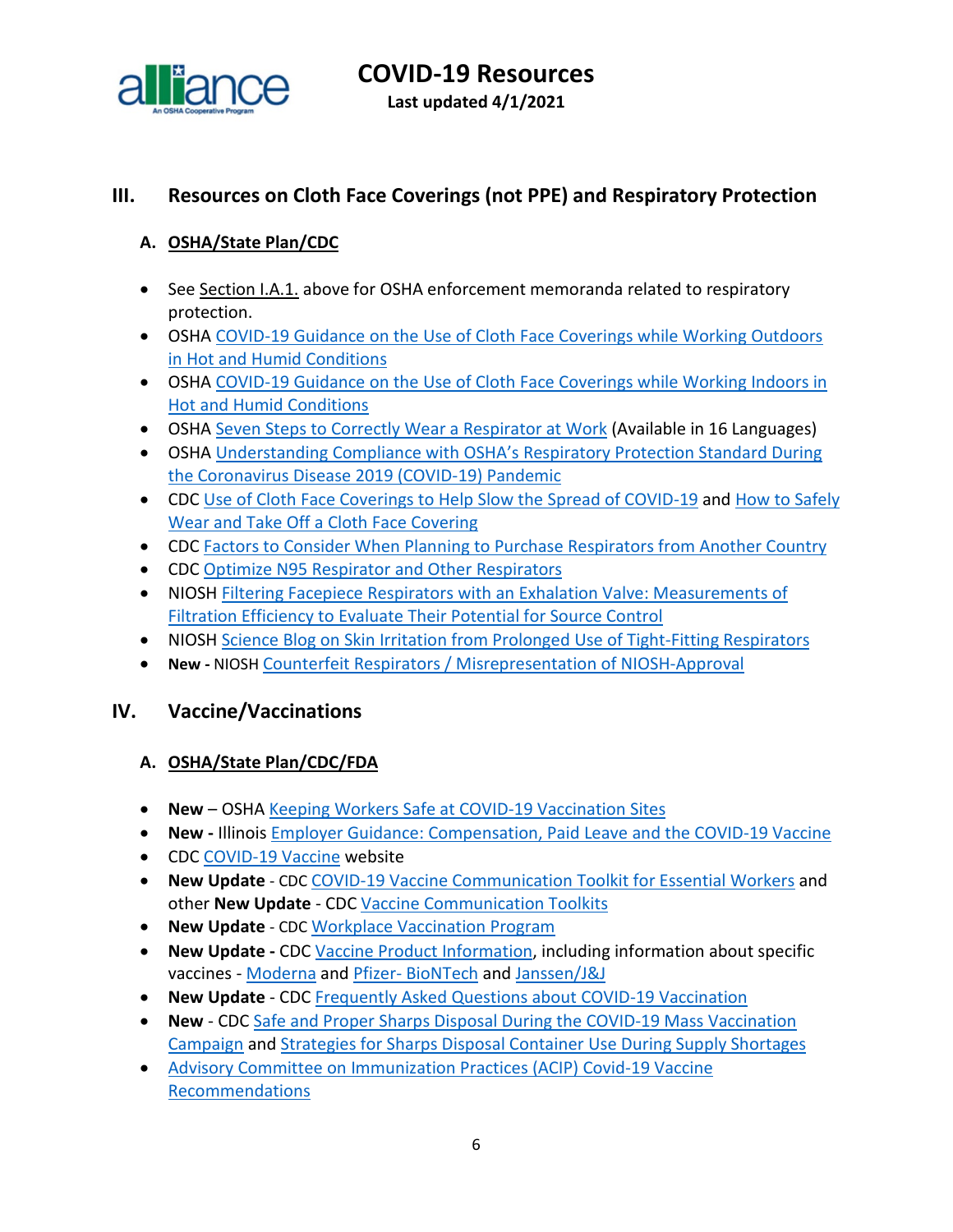

**Last updated 4/1/2021**

- **New Update** FDA [COVID-19 Vaccines](https://www.fda.gov/emergency-preparedness-and-response/coronavirus-disease-2019-covid-19/covid-19-vaccines)
- [Cybersecurity and Infrastructure Security Agency \(CISA\) COVID-19 Vaccine Distribution](https://www.cisa.gov/sites/default/files/publications/COVID-19_Vaccine_Distribution_Physical_Security_Measures_508.pdf)  [Physical Security Measures Infographic](https://www.cisa.gov/sites/default/files/publications/COVID-19_Vaccine_Distribution_Physical_Security_Measures_508.pdf)

## <span id="page-6-0"></span>**V. Additional Resources by Industry Sector**

#### <span id="page-6-1"></span>**A. Healthcare**

#### **1. OSHA/State Plans**

- [Healthcare Workers and Employers](https://www.osha.gov/SLTC/covid-19/healthcare-workers.html)
	- o [Washington State Plan](https://www.doh.wa.gov/Emergencies/NovelCoronavirusOutbreak2020COVID19/ResourcesandRecommendations) (includes section for Healthcare Employers and Workers)
- [Emergency Response Workers and Employers](https://www.osha.gov/SLTC/covid-19/emergency-response.html)
- [Dentistry Workers and Employers](https://www.osha.gov/SLTC/covid-19/dentistry.html)
	- o [Guidance for Dental Practitioners](https://www.osha.gov/Publications/OSHA4019.pdf) [\(Spanish\)](https://www.osha.gov/Publications/OSHA4020.pdf)
	- o [South Carolina State Plan Fast Facts](http://www.scosha.llronline.com/pdfs/2020/Covid19%20Fact%20Sheet.pdf)
- [Retail Pharmacies](https://www.osha.gov/Publications/OSHA4023.pdf) [\(Spanish\)](https://www.osha.gov/Publications/OSHA4024.pdf)
- [Nursing homes and Long-Term Care Facilities](https://www.osha.gov/Publications/OSHA4025.pdf) [\(Spanish\)](https://www.osha.gov/Publications/OSHA4026.pdf)
- [RESPIRATORY PROTECTION GUIDANCE for the Employers of Those Working in Nursing](https://www.osha.gov/sites/default/files/respiratory-protection-covid19-long-term-care.pdf)  [Homes, Assisted Living, and Other Long-Term Care Facilities During the COVID-19](https://www.osha.gov/sites/default/files/respiratory-protection-covid19-long-term-care.pdf)  [Pandemic](https://www.osha.gov/sites/default/files/respiratory-protection-covid19-long-term-care.pdf)

#### **2. HHS/CDC/NIOSH**

- [Emergency Medical Services](https://www.cdc.gov/coronavirus/2019-ncov/hcp/guidance-for-ems.html)
- [Healthcare Professionals](https://www.cdc.gov/coronavirus/2019-nCoV/hcp/index.html)
- [Infection Prevention and Control](https://www.cdc.gov/coronavirus/2019-ncov/hcp/infection-control-recommendations.html)
- [Pharmacies](https://www.cdc.gov/coronavirus/2019-ncov/hcp/pharmacies.html)
- [Dental Settings](https://www.cdc.gov/coronavirus/2019-ncov/hcp/dental-settings.html)
- [Nursing Homes and Long-Term Care Facilities](https://www.cdc.gov/coronavirus/2019-ncov/hcp/nursing-home-long-term-care.html)
- [Healthcare Personnel and First Responders: How to Cope with Stress and Build](https://www.cdc.gov/coronavirus/2019-ncov/community/mental-health-healthcare.html?deliveryName=USCDC_10_4-DM27902)  [Resilience During the COVID-19 Pandemic](https://www.cdc.gov/coronavirus/2019-ncov/community/mental-health-healthcare.html?deliveryName=USCDC_10_4-DM27902)
- [Optimizing Personal Protective Equipment Supplies,](https://www.cdc.gov/coronavirus/2019-ncov/hcp/ppe-strategy/index.html?deliveryName=USCDC_10_4-DM33299) including [during shortages](https://www.cdc.gov/coronavirus/2019-ncov/hcp/ppe-strategy/strategies-optimize-ppe-shortages.html)
- [Recorded](https://gcc02.safelinks.protection.outlook.com/?url=https%3A%2F%2Ft.emailupdates.cdc.gov%2Fr%2F%3Fid%3Dh28e36777%2C120d5047%2C120d7b6d&data=02%7C01%7CJones.Tina%40dol.gov%7Cd57c418e7ca1432a08b408d84061c3ee%7C75a6305472044e0c9126adab971d4aca%7C0%7C0%7C637330135927473111&sdata=XkiEu8j9gbuRoQSnwheU0OZBGa627ZX%2B1wHB3qjFEQk%3D&reserved=0) webinar from NIOSH, OSHA, and University of North Carolina-Chapel Hill on how long-term care facilities can implement respiratory protection programs.
- **New Update** [COVID-19 Contact Tracing Communications Toolkit for Health](https://www.cdc.gov/coronavirus/2019-ncov/php/contact-tracing-comms.html) **[Departments](https://www.cdc.gov/coronavirus/2019-ncov/php/contact-tracing-comms.html)**
- HHS Healthcare Resilience Working Group (HRWG) [Fact Sheet: Personal Protective](https://files.asprtracie.hhs.gov/documents/ppepp-toolkit-fact-sheet-hrwg.pdf)  [Equipment \(PPE\) Preservation Planning Toolkit](https://files.asprtracie.hhs.gov/documents/ppepp-toolkit-fact-sheet-hrwg.pdf)
- [Ensuring Healthcare Safety During the COVID-19 Pandemic \(webinar\)](https://asprtracie.hhs.gov/technical-resources/resource/8690/ensuring-healthcare-safety-throughout-the-covid-19-pandemic)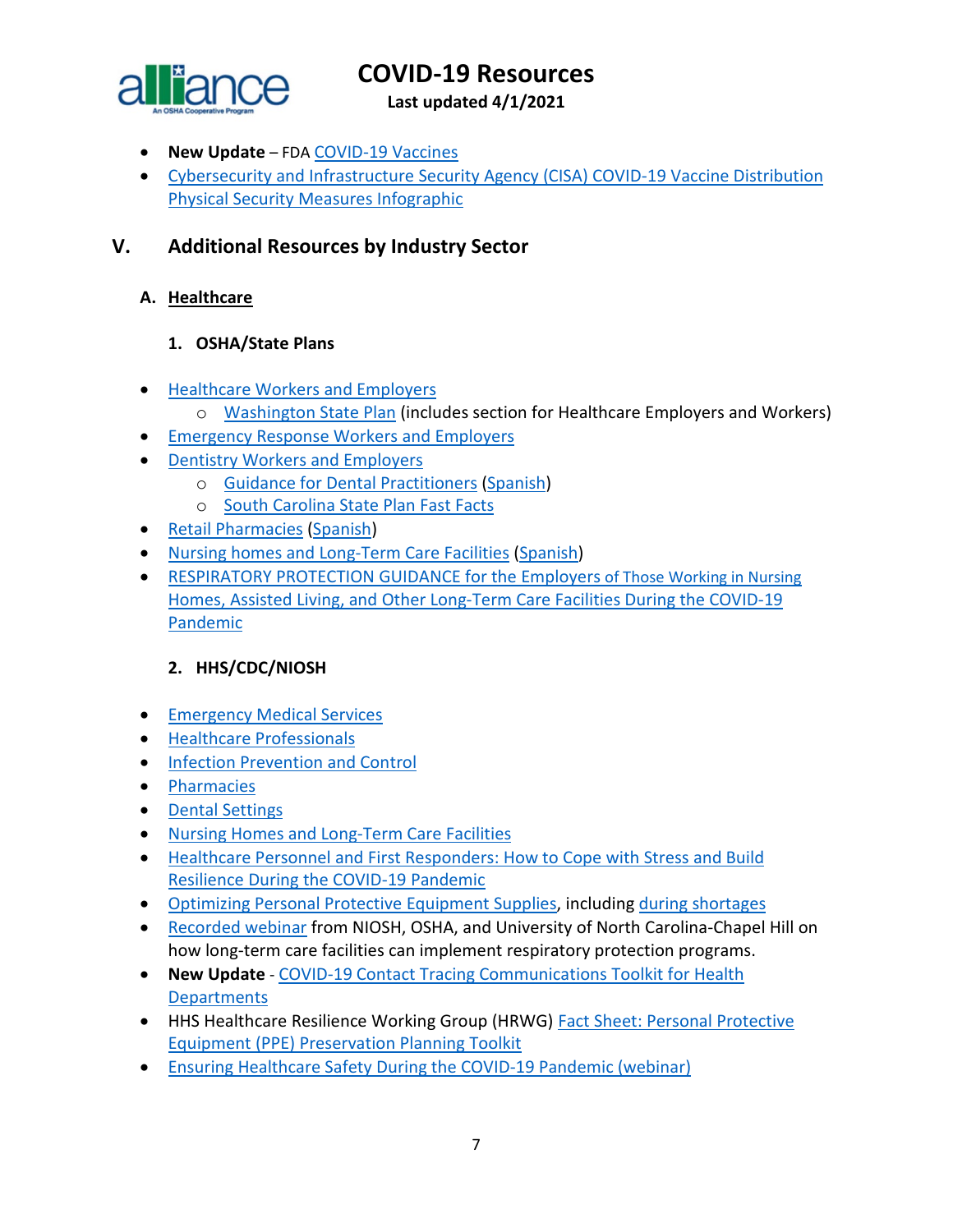

**Last updated 4/1/2021**

#### <span id="page-7-0"></span>**B. Transportation**

#### **1. OSHA**

- [Package Delivery](https://www.osha.gov/Publications/OSHA3998.pdf) [\(Spanish\)](https://www.osha.gov/Publications/OSHA3999.pdf)
- [Airline Operations](https://www.osha.gov/SLTC/covid-19/airline.html)
- [Border Protection and Transportation Security](https://www.osha.gov/SLTC/covid-19/border-protection-transportation-security.html)
- Solid [Waste and Wastewater Management](https://www.osha.gov/SLTC/covid-19/solid-waste-wastewater-mgmt.html)

### **2. NIOSH/CDC**

- [Transit Station](https://gcc01.safelinks.protection.outlook.com/?url=https%3A%2F%2Fwww.cdc.gov%2Fcoronavirus%2F2019-ncov%2Fcommunity%2Forganizations%2Ftransit-station-workers.html&data=02%7C01%7CLee.Joey.C%40dol.gov%7Cd3f028a2390845ad13b208d7e073765f%7C75a6305472044e0c9126adab971d4aca%7C0%7C0%7C637224658823402199&sdata=gqxR39aHbuIIXIFKdxcH5%2Fr0vh%2F%2F8kcprzxfnJYzU5c%3D&reserved=0) and fact sheets for [employees](https://www.cdc.gov/coronavirus/2019-ncov/community/organizations/transit-station-employees.html?deliveryName=USCDC_10_4-DM35438) and [employers](https://www.cdc.gov/coronavirus/2019-ncov/community/organizations/transit-station-workers.html?deliveryName=USCDC_10_4-DM35438)
- [Transit Maintenance](https://gcc01.safelinks.protection.outlook.com/?url=https%3A%2F%2Fwww.cdc.gov%2Fcoronavirus%2F2019-ncov%2Fcommunity%2Forganizations%2Ftransit-maintenance-worker.html&data=02%7C01%7CLee.Joey.C%40dol.gov%7Cd3f028a2390845ad13b208d7e073765f%7C75a6305472044e0c9126adab971d4aca%7C0%7C0%7C637224658823402199&sdata=j%2FUwewl%2FKQrbWd%2BDaUmUqfjBE5nOjDYRkHN05dJuJmM%3D&reserved=0) and fact sheets fo[r employees](https://www.cdc.gov/coronavirus/2019-ncov/community/organizations/transit-maintenance-employees.html?deliveryName=USCDC_10_4-DM35438) and [employers](https://www.cdc.gov/coronavirus/2019-ncov/community/organizations/transit-maintenance-worker.html?deliveryName=USCDC_10_4-DM35438)
- Fact Sheets for Paratransit operator [employees](https://www.cdc.gov/coronavirus/2019-ncov/community/organizations/paratransit-employees.html?deliveryName=USCDC_10_4-DM37810) and [employers](https://www.cdc.gov/coronavirus/2019-ncov/community/organizations/paratransit-employers.html?deliveryName=USCDC_10_4-DM37810)
- [Rail Transit Operators a](https://gcc01.safelinks.protection.outlook.com/?url=https%3A%2F%2Fwww.cdc.gov%2Fcoronavirus%2F2019-ncov%2Fcommunity%2Forganizations%2Frail-transit-operator.html&data=02%7C01%7CLee.Joey.C%40dol.gov%7Cd3f028a2390845ad13b208d7e073765f%7C75a6305472044e0c9126adab971d4aca%7C0%7C0%7C637224658823412157&sdata=Qn4BrDpf14FE29V6jS%2F6XeZ9sYQ1dThZP4p3YCPQo10%3D&reserved=0)nd fact sheets for [employees](https://www.cdc.gov/coronavirus/2019-ncov/community/organizations/rail-transit-employees.html?deliveryName=USCDC_10_4-DM35438) and [employers](https://www.cdc.gov/coronavirus/2019-ncov/community/organizations/rail-transit-operator.html?deliveryName=USCDC_10_4-DM35438)
- [Bus Transit Operators a](https://gcc01.safelinks.protection.outlook.com/?url=https%3A%2F%2Fwww.cdc.gov%2Fcoronavirus%2F2019-ncov%2Fcommunity%2Forganizations%2Fbus-transit-operator.html&data=02%7C01%7CLee.Joey.C%40dol.gov%7Cd3f028a2390845ad13b208d7e073765f%7C75a6305472044e0c9126adab971d4aca%7C0%7C0%7C637224658823412157&sdata=1LfVqpGfiPT8YHqVgmknweLGf51kxuB6CO3wyC%2FGVKY%3D&reserved=0)nd fact sheets for [employees](https://www.cdc.gov/coronavirus/2019-ncov/community/organizations/bus-transit-employees.html?deliveryName=USCDC_10_4-DM35438) and [employers](https://www.cdc.gov/coronavirus/2019-ncov/community/organizations/bus-transit-operator.html?deliveryName=USCDC_10_4-DM35438)
- [Airport Personnel and COVID-19](https://www.cdc.gov/coronavirus/2019-ncov/community/worker-safety-support/airports.html)
- [Airline Catering Truck Drivers and Helpers](https://gcc01.safelinks.protection.outlook.com/?url=https%3A%2F%2Fwww.cdc.gov%2Fcoronavirus%2F2019-ncov%2Fcommunity%2Forganizations%2Fairline-catering-truck-drivers.html&data=02%7C01%7CLee.Joey.C%40dol.gov%7Cd3f028a2390845ad13b208d7e073765f%7C75a6305472044e0c9126adab971d4aca%7C0%7C0%7C637224658823432069&sdata=nWmSKI0rQFZOEra72a5umFVE%2BgWhrOSYZet4aGSZDgI%3D&reserved=0)
- [Aircraft Maintenance](https://gcc01.safelinks.protection.outlook.com/?url=https%3A%2F%2Fwww.cdc.gov%2Fcoronavirus%2F2019-ncov%2Fcommunity%2Forganizations%2Faircraft-maintenance-workers.html&data=02%7C01%7CLee.Joey.C%40dol.gov%7Cd3f028a2390845ad13b208d7e073765f%7C75a6305472044e0c9126adab971d4aca%7C0%7C0%7C637224658823432069&sdata=aIi6sfP%2BuhQPcDVin8Ki4gAcFUYcBO6YyFQNymV0zTI%3D&reserved=0)
- **New Update -** [Airline Customer Service Representatives and Gate Agents](https://gcc01.safelinks.protection.outlook.com/?url=https%3A%2F%2Fwww.cdc.gov%2Fcoronavirus%2F2019-ncov%2Fcommunity%2Fairport-customer-factsheet.html&data=02%7C01%7CLee.Joey.C%40dol.gov%7Cd3f028a2390845ad13b208d7e073765f%7C75a6305472044e0c9126adab971d4aca%7C0%7C0%7C637224658823432069&sdata=xDeDkhBeqOtXLQNdSOPbiMVIKIRyIGdzKuobtpNN3kk%3D&reserved=0)
- [Mail and Parcel Delivery Drivers](https://www.cdc.gov/coronavirus/2019-ncov/community/organizations/mail-parcel-drivers.html)
- [What Long-Haul Truck Drivers Need to Know about COVID-19](https://www.cdc.gov/coronavirus/2019-ncov/community/organizations/long-haul-trucking.html?deliveryName=USCDC_10_4-DM27902)

#### <span id="page-7-1"></span>**C. Retail and Service Industry**

#### **1. OSHA/State Plans**

- [COVID-19 Guidance for Stockroom and Loading Dock Workers](https://www.osha.gov/Publications/OSHA4029.pdf) [\(Spanish\)](https://www.osha.gov/Publications/OSHA4030.pdf)
- [Retail Workers](https://www.osha.gov/Publications/OSHA3996.pdf) [\(Spanish\)](https://www.osha.gov/Publications/OSHA3997.pdf)
- [Retail Workers and Employers in Critical and High Customer-Volume Environments](https://www.osha.gov/SLTC/covid-19/retail.html)
- [In-Home Repair Services](https://www.osha.gov/SLTC/covid-19/in-home-repair.html)
- [COVID-19 Guidance for In-Home Repair Services Poster](https://www.osha.gov/Publications/OSHA4101.pdf) [\(Spanish\)](https://www.osha.gov/Publications/OSHA4102.pdf)
- [Restaurants & Beverage Vendors Offering Takeout or Curbside Pickup](https://www.osha.gov/Publications/OSHA4017.pdf) [\(Spanish\)](https://www.osha.gov/Publications/OSHA4018.pdf)
- [COVID-19 Guidance for Restaurants Resuming Dine-In Service Poster](https://www.osha.gov/Publications/OSHA4099.pdf) [\(Spanish\)](https://www.osha.gov/Publications/OSHA4100.pdf)
- [Rideshare, Taxi, Car Service](https://www.osha.gov/Publications/OSHA4021.pdf) [\(Spanish\)](https://www.osha.gov/Publications/OSHA4022.pdf)
- [Steps to Protect Automotive Service Workers from Exposure to Coronavirus](https://www.osha.gov/Publications/OSHA4070.pdf) [\(Spanish\)](https://www.osha.gov/Publications/OSHA4071.pdf)
- [Wyoming OSHA Protecting Grocery & Other Essential Workers from COVID-19](http://wyomingworkforce.org/news/2020-04-14a/)
- [Minnesota OSHA Protecting grocery store workers](https://staysafe.mn.gov/industry-guidance/grocery-and-convenience-stores.jsp)
- [California/OSHA Safety AND Health Guidance COVID-19 Infection Prevention in Grocery](https://www.dir.ca.gov/dosh/Coronavirus/COVID-19-Infection-Prevention-in-Grocery-Stores.pdf)  [Stores](https://www.dir.ca.gov/dosh/Coronavirus/COVID-19-Infection-Prevention-in-Grocery-Stores.pdf)
- [COVID-19 Guidance for Hair and Nail Salon Workers](https://www.osha.gov/Publications/OSHA4074.pdf) [\(Spanish\)](https://www.osha.gov/Publications/OSHA4075.pdf)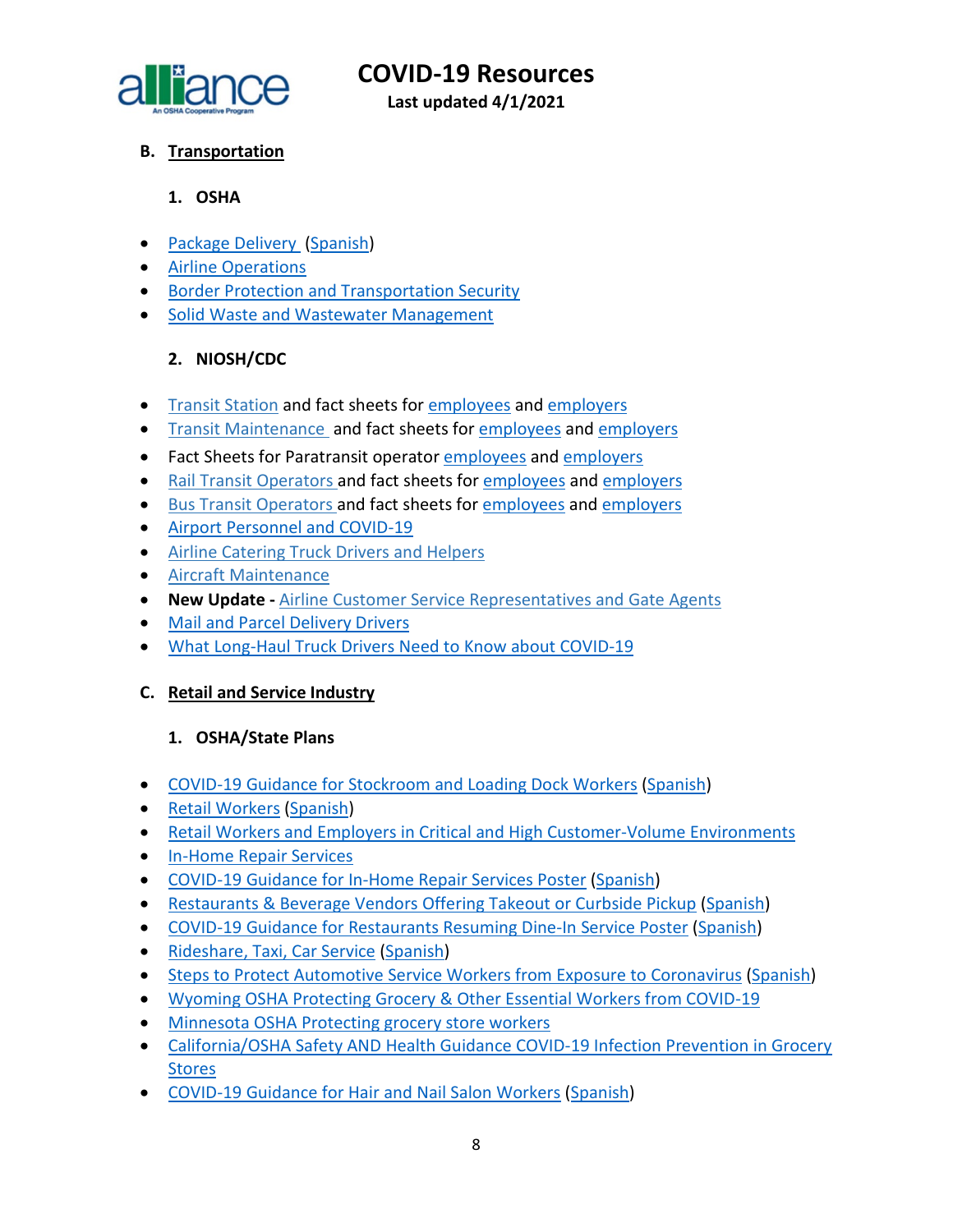

**Last updated 4/1/2021**

- [COVID-19 Guidance for Food Truck Workers](https://www.osha.gov/Publications/OSHA4076.pdf) [\(Spanish\)](https://www.osha.gov/Publications/OSHA4077.pdf)
- [Steps to Protect Cleaning Staff During COVID-19](https://www.osha.gov/Publications/OSHA4097.pdf) [\(Spanish\)](https://www.osha.gov/Publications/OSHA4098.pdf)

### **2. NIOSH/CDC**

- [Considerations for Bars and Restaurants,](https://www.cdc.gov/coronavirus/2019-ncov/community/organizations/business-employers/bars-restaurants.html) including [CDC Restaurant and Bars Decision](https://www.cdc.gov/coronavirus/2019-ncov/community/organizations/restaurants-and-bars-decision-tool.html)  [Tool](https://www.cdc.gov/coronavirus/2019-ncov/community/organizations/restaurants-and-bars-decision-tool.html)
- [Food and Grocery Pick-up and Delivery Drivers](https://www.cdc.gov/coronavirus/2019-ncov/community/organizations/food-grocery-drivers.html)
- [Rideshare, Taxi, Limo, and Other Passenger Drivers-for-Hire](https://www.cdc.gov/coronavirus/2019-ncov/community/organizations/rideshare-drivers-for-hire.html)
- [COVID-19 Employer Information for Nail Salons](https://www.cdc.gov/coronavirus/2019-ncov/community/organizations/nail-salon-employers.html?deliveryName=USCDC_10_4-DM30499) and [What Nail Salon Employees Need to](https://www.cdc.gov/coronavirus/2019-ncov/community/organizations/nail-salon-employees.html?deliveryName=USCDC_10_4-DM30499) [Know about COVID-19](https://www.cdc.gov/coronavirus/2019-ncov/community/organizations/nail-salon-employees.html?deliveryName=USCDC_10_4-DM30499)
- [COVID-19 Employer Information for Banks](https://www.cdc.gov/coronavirus/2019-ncov/community/organizations/bank-employers.html?deliveryName=USCDC_10_4-DM31748) and [What Bank Employees Need to Know](https://www.cdc.gov/coronavirus/2019-ncov/community/organizations/bank-employees.html?deliveryName=USCDC_10_4-DM31748)  [about COVID-19](https://www.cdc.gov/coronavirus/2019-ncov/community/organizations/bank-employees.html?deliveryName=USCDC_10_4-DM31748)
- [Limiting Workplace Violence Associated with COVID-19 Prevention Policies in Retail and](https://www.cdc.gov/coronavirus/2019-ncov/community/organizations/business-employers/limit-workplace-violence.html?deliveryName=USCDC_10_4-DM37106)  [Services Businesses](https://www.cdc.gov/coronavirus/2019-ncov/community/organizations/business-employers/limit-workplace-violence.html?deliveryName=USCDC_10_4-DM37106)
- Fact sheets for beauty salon and barbershop [employees](https://www.cdc.gov/coronavirus/2019-ncov/community/organizations/beauty-salon-barber-employees.html?deliveryName=USCDC_10_4-DM37106) and [employers](https://www.cdc.gov/coronavirus/2019-ncov/community/organizations/beauty-salon-barber-employers.html?deliveryName=USCDC_10_4-DM37106)
- Fact Sheets for hotel, resort, and lodge [employees](https://www.cdc.gov/coronavirus/2019-ncov/community/organizations/hotel-employees.html?deliveryName=USCDC_10_4-DM37810) and [employers](https://www.cdc.gov/coronavirus/2019-ncov/community/organizations/hotel-employers.html?deliveryName=USCDC_10_4-DM37810)
- [Considerations for Food Pantries and Food Distribution Sites](https://www.cdc.gov/coronavirus/2019-ncov/community/organizations/food-pantries.html)

#### <span id="page-8-0"></span>**D. Manufacturing**

#### **1. OSHA/NIOSH/CDC/FDA**

- [OSHA/CDC Interim Guidelines for Manufacturing Workers and Employers](https://www.cdc.gov/coronavirus/2019-ncov/community/guidance-manufacturing-workers-employers.html) and a related presentation [Review of Manufacturing Workers and Employers: Interim Guidance From](https://www.cdc.gov/coronavirus/2019-ncov/downloads/php/Manufacturing-Workers-Guidance-Overview.pdf)  [the CDC and OSHA](https://www.cdc.gov/coronavirus/2019-ncov/downloads/php/Manufacturing-Workers-Guidance-Overview.pdf)
- OSHA [Manufacturing Industry Workforce](https://www.osha.gov/Publications/OSHA4002.pdf) [\(Spanish\)](https://www.osha.gov/Publications/OSHA4003.pdf)
- CDC [Manufacturing Facility Assessment Toolkit](https://www.cdc.gov/coronavirus/2019-ncov/php/manufacturing-facilities-assessment-tool.html) and a related presentation [Review of](https://www.cdc.gov/coronavirus/2019-ncov/downloads/php/Manufacturing-Assessment-Tools-Overview.pdf)  [Manufacturing Facility Assessment Checklist and Tool](https://www.cdc.gov/coronavirus/2019-ncov/downloads/php/Manufacturing-Assessment-Tools-Overview.pdf)
- CDC [Manufacturing Facilities: Key Strategies to Prevent COVID-19 Infection among](https://www.cdc.gov/coronavirus/2019-ncov/downloads/community/manufacturing-companies-fs.pdf)  [Employees](https://www.cdc.gov/coronavirus/2019-ncov/downloads/community/manufacturing-companies-fs.pdf)
- CDC [Manufacturing Employees Things You Can do in and Outside of Work to Protect](https://www.cdc.gov/coronavirus/2019-ncov/downloads/community/manufacturing-employees-fs.pdf)  [Yourself and Your Coworkers from COVID-19](https://www.cdc.gov/coronavirus/2019-ncov/downloads/community/manufacturing-employees-fs.pdf)

#### <span id="page-8-1"></span>**E. Construction**

#### **1. OSHA/State Plan/CDC**

- OSHA [COVID-19 Guidance for the Construction Workforce](https://www.osha.gov/Publications/OSHA4000.pdf) [\(Spanish\)](https://www.osha.gov/Publications/OSHA4001.pdf)
- OSHA [Guidance for Construction Employers and Workers](https://www.osha.gov/SLTC/covid-19/construction.html)
- CDC [Construction COVID-19 Checklists for Employers and Employees](https://www.cdc.gov/coronavirus/2019-ncov/community/organizations/construction-worker-checklists.html)
- [California OSHA COVID-19 Infection Prevention in Construction](https://www.dir.ca.gov/dosh/coronavirus/COVID-19-Infection-Prevention-in-Construction.pdf)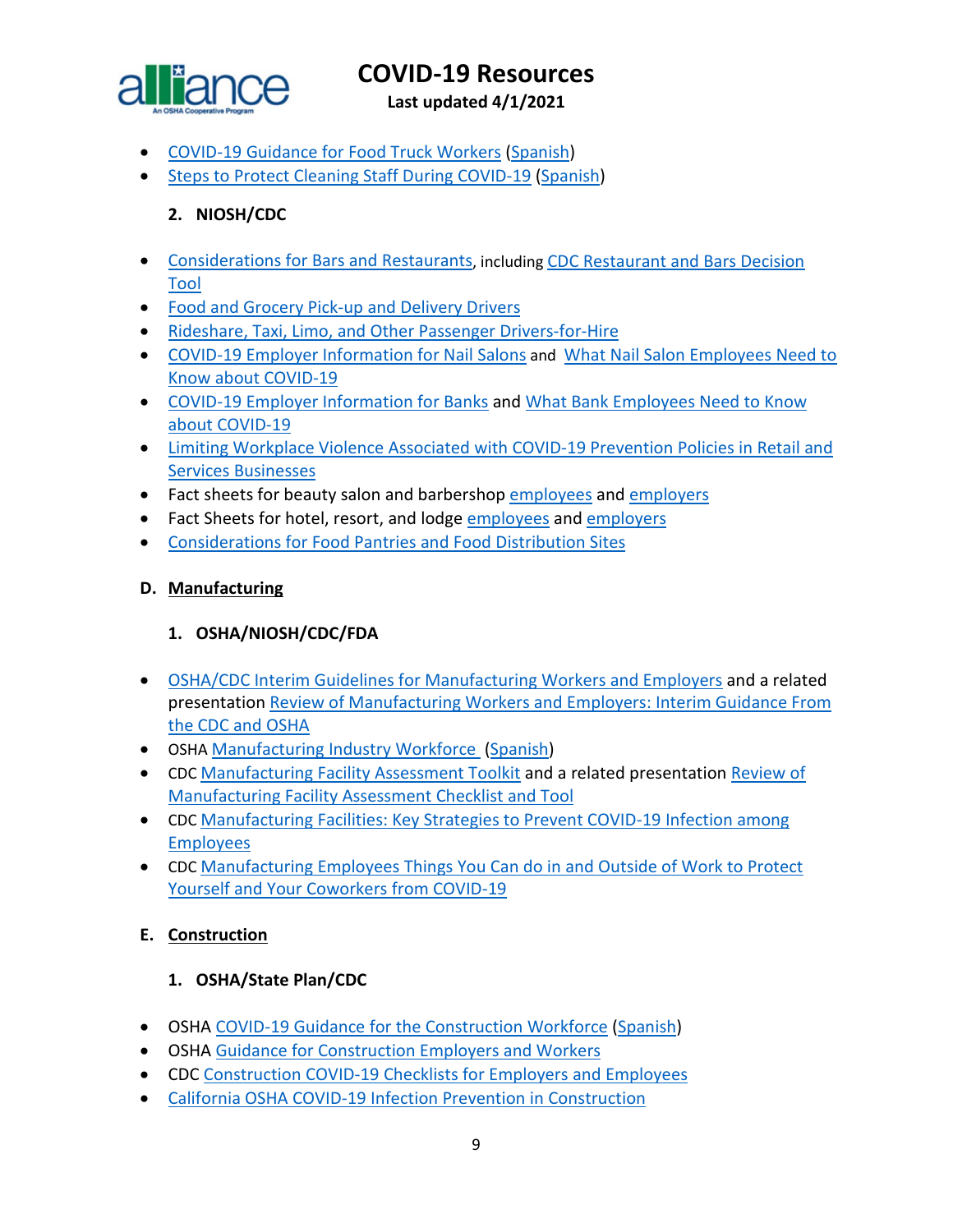

**Last updated 4/1/2021**

- Nevada OSHA [COVID-19 Letter for Construction Industry](http://dir.nv.gov/uploadedFiles/dirnvgov/content/home/AssessmentsDocs/OSHA%20COVID%2019%20Letter%20for%20Construction%20Industry.pdf)
- Oregon OSHA [COVID-19: Job Health, Safety Resources for Oregon Contractors](https://osha.oregon.gov/Documents/COVID19-orosha-ccb-contractors.pdf)
- [Michigan OSHA Construction COVID-19 Workplace Safety Guidance](https://www.michigan.gov/leo/0,5863,7-336-100207_101283---,00.html)

#### **2. CPWR- The Center for Construction Research and Training**

- [Guidance on COVID-19](https://www.cpwr.com/wp-content/uploads/publications/NABTU_CPWR_Standards_COVID-19.pdf) [\(Spanish\)](https://www.cpwr.com/sites/default/files/CPWR_Guidance_on_COVID_SPANISH.pdf)
- [Toolbox Talk on COVID-19](https://www.cpwr.com/sites/default/files/publications/TT-COVID-19.pdf) [\(Spanish\)](https://www.cpwr.com/wp-content/uploads/publications/NABTU_CPWR_Standards_COVID-19_Spanish.pdf)
- [COVID-19 Construction Clearinghouse](http://covid.elcosh.org/index.php)
- COVID-19 [Exposure Control Planning Tool](https://www.covidcpwr.org/)
- **New -** [COVID-19 Vaccine Resources for Construction](https://www.cpwr.com/covid-19-resources/covid-19-vaccine-resources/)
- **New** [Best Practices for Distance Learning](https://www.cpwr.com/research/research-to-practice-r2p/r2p-library/other-resources-for-stakeholders/best-practices-for-distance-learning/)

#### **3. The General Building Contractors Association**

- [COVID-19 Recommended Job Site Protocols](https://gbca.com/wp-content/uploads/2020/05/2020.05.29-Job-Site-Protocol-Combined-with-Signatures.pdf)
- [COVID-19 Recommended Response Protocols](https://gbca.com/wp-content/uploads/2020/07/2020.07.09-Response-Protocols-EAS-and-BTC-combined-for-web.pdf)

#### **4. American Industrial Hygiene Association (AIHA)**

• [Focus on Construction Health: COVID-19](https://aiha-assets.sfo2.digitaloceanspaces.com/AIHA/resources/Guidance-Documents/Focus-on-Construction-Health-COVID-19_AIHAGuidanceDocument.pdf)

#### <span id="page-9-0"></span>**F. Agriculture**

#### **1. OSHA/NIOSH/CDC/State Plan/FDA**

- [OSHA/CDC Joint Interim Guidance for Agriculture Workers and Employers](https://www.cdc.gov/coronavirus/2019-ncov/community/guidance-agricultural-workers.html)
- OSHA [Agriculture Worker Safety During COVID-19 Wallet Card](https://www.osha.gov/Publications/OSHA4069.pdf) [\(Spanish\)](https://www.osha.gov/Publications/OSHA4069SP.pdf)
- OSHA [Preventing Farmworker Exposure to COVID-29 in Employer-Provided Vehicles](https://www.osha.gov/Publications/OSHA4107.pdf) [\(Spanish\)](https://www.osha.gov/Publications/OSHA4108.pdf)
- CDC [Agricultural Employer Checklist for Creating a COVID-19 Assessment and Control](https://www.cdc.gov/coronavirus/2019-ncov/community/pdf/Agricultural-Employer-checklist.pdf?deliveryName=USCDC_10_4-DM31187)  [Plan](https://www.cdc.gov/coronavirus/2019-ncov/community/pdf/Agricultural-Employer-checklist.pdf?deliveryName=USCDC_10_4-DM31187)
- [North Carolina DOL Guidance Alert for Farm Workers](https://files.nc.gov/ncdol/documents/files/ASH-COVID-19_0.pdf)
- [Oregon/OSHA Temporary rule addressing the COVID-19 emergency in employer](https://osha.oregon.gov/OSHARules/adopted/2020/ao2-2020-text-emergency-rules-ag-covid.pdf)[provided housing, labor-intensive agricultural operations, and agricultural](https://osha.oregon.gov/OSHARules/adopted/2020/ao2-2020-text-emergency-rules-ag-covid.pdf)  [transportation,](https://osha.oregon.gov/OSHARules/adopted/2020/ao2-2020-text-emergency-rules-ag-covid.pdf) and related [enforcement memorandum](https://osha.oregon.gov/OSHARules/adopted/2020/ao2-2020-enforcement-delay-memo.pdf) and [frequently asked questions](https://osha.oregon.gov/Documents/COVID-19-Emergency-Ag-Rule-Q-A.pdf)
- [Washington COVID-19 Safety Rules for Farmworker Housing](https://www.lni.wa.gov/rulemaking-activity/AO20-09/2009CR103EAdoption.pdf?utm_medium=email&utm_source=govdelivery)
- [California/OSHA Safety and Health Guidance COVID-19 Infection Prevention for](https://www.dir.ca.gov/dosh/Coronavirus/COVID-19-Infection-Prevention-in-Agriculture.pdf)  [Agricultural Employers and Employees](https://www.dir.ca.gov/dosh/Coronavirus/COVID-19-Infection-Prevention-in-Agriculture.pdf)
- **New Update -** FDA New Web Page- [COVID-19 Vaccination & the Food and Agriculture](https://www.fda.gov/food/food-safety-during-emergencies/covid-19-vaccination-food-and-agriculture-sector?utm_medium=email&utm_source=govdelivery)  **[Sector](https://www.fda.gov/food/food-safety-during-emergencies/covid-19-vaccination-food-and-agriculture-sector?utm_medium=email&utm_source=govdelivery)**